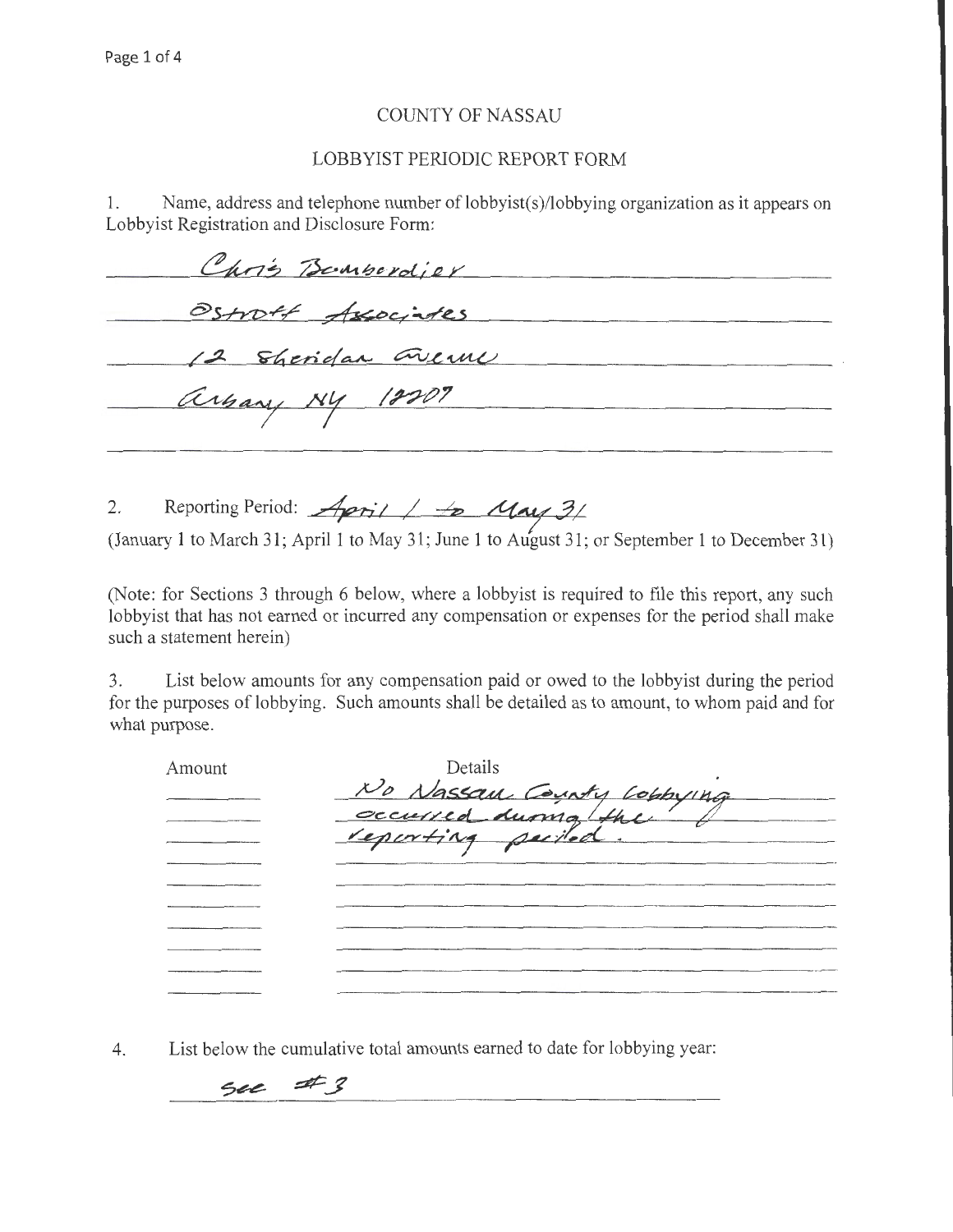Page 2 of 4

5. List below amounts for any expenses expended or incurred by the lobbyist during the period for the purposes of lobbying. Such amounts shall be detailed as to amount, to whom paid and for what purpose.

| Amount | Details |
|--------|---------|
|        |         |
|        | None    |
|        |         |
|        |         |
|        |         |
|        |         |
|        |         |
|        |         |
|        |         |
|        |         |

6. List below the cumulative total amounts expended to date for lobbying year:

None

(In lieu of completing 7 through 10 below, you may attach a copy of your Lobbyist Registration and Disclosure Form, provided the information has not changed.)

7. List whether and where the lobbyist(s)/lobbying organization is registered as a lobbyist (e.g. Nassau County, New York State):

New York State<br>Now York City<br>Nassau Coraty

8. Name, address and telephone number of client(s) by whom, or on whose behalf, the lobbyist is retained, employed or designated.

America Tratta Solutions  $1150 N. A Ima$  school fl<br>Mesa, Az  $85201$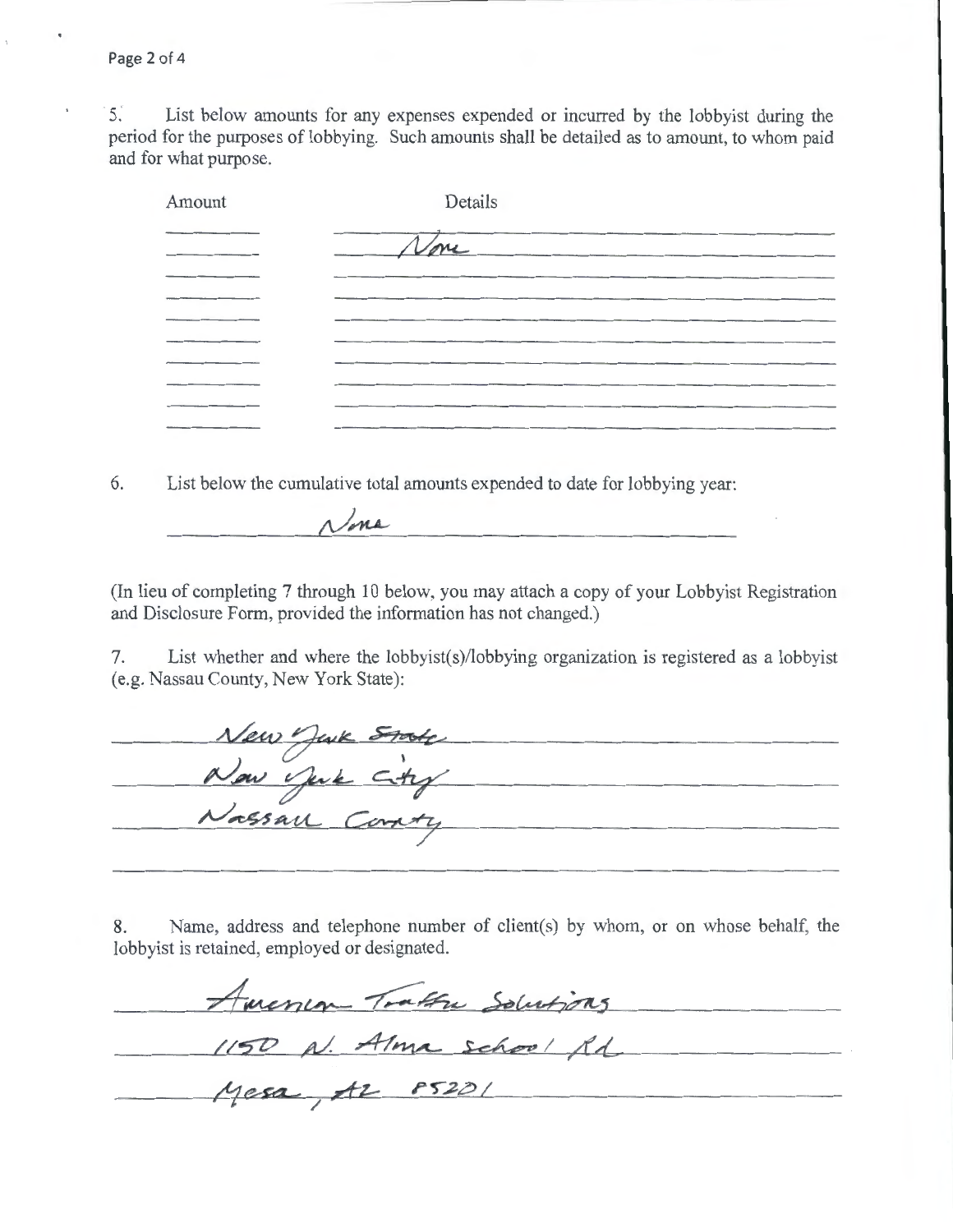|    | Page 3 of 4                                                                                                                                                  |
|----|--------------------------------------------------------------------------------------------------------------------------------------------------------------|
|    |                                                                                                                                                              |
|    |                                                                                                                                                              |
|    |                                                                                                                                                              |
|    |                                                                                                                                                              |
|    |                                                                                                                                                              |
|    |                                                                                                                                                              |
|    |                                                                                                                                                              |
|    |                                                                                                                                                              |
| 9. | Describe lobbying activity conducted, or to be conducted, in Nassau County, and identify<br>client(s) for each activity listed, during the Reporting Period. |
|    | None                                                                                                                                                         |
|    |                                                                                                                                                              |
|    |                                                                                                                                                              |
|    |                                                                                                                                                              |
|    |                                                                                                                                                              |
|    |                                                                                                                                                              |

 $\ddot{\phantom{0}}$ 

10. The name of persons, organizations or governmental entities before whom the lobbyist has lobbied during the period.

<u> 1989 - Jan Ludwig Harry Maria (h. 1989).</u>